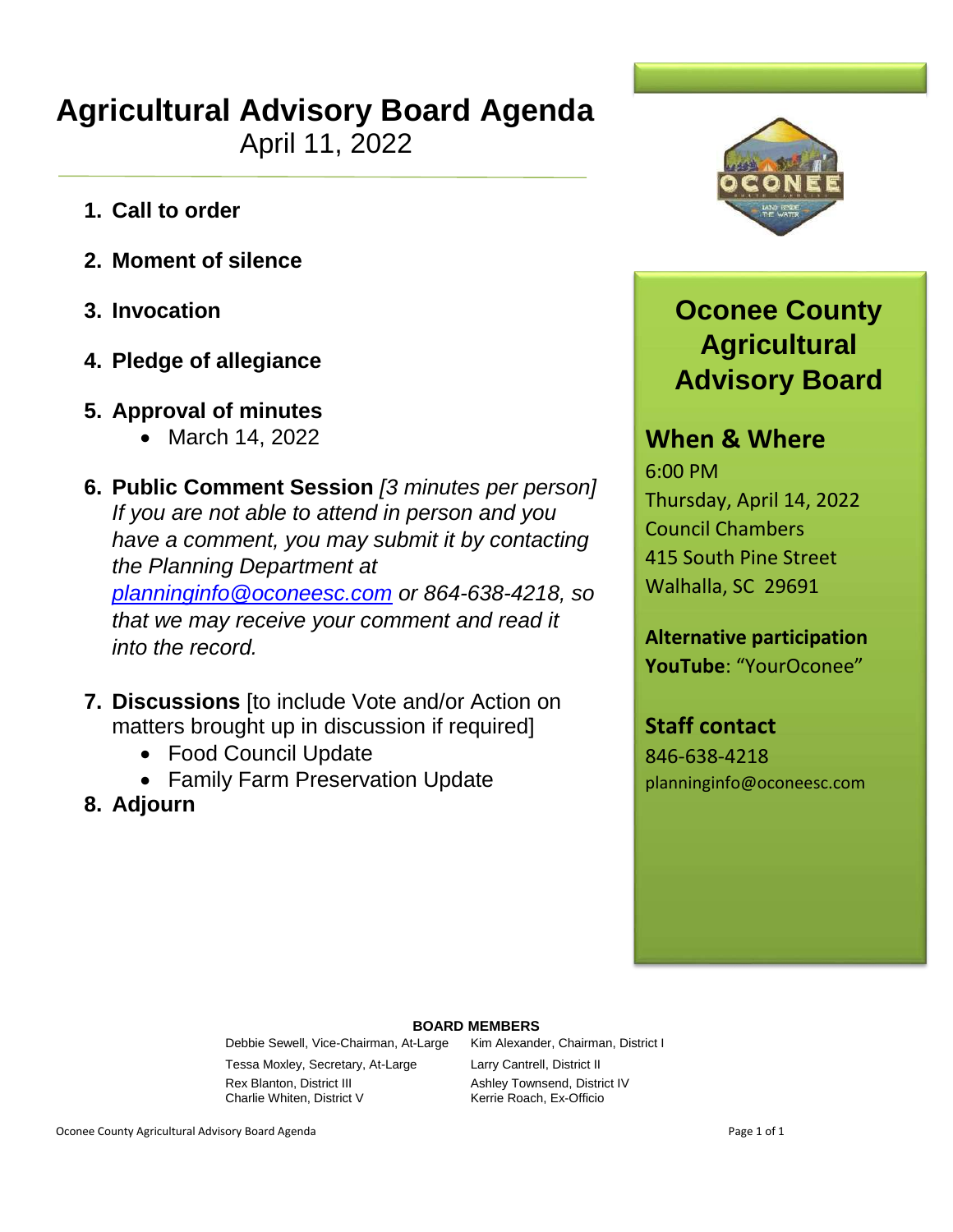#### **Minutes**

### 6:00 PM, Monday, March 14th, 2022 COUNCIL CHAMBERS OCONEE COUNTY ADMINISTRATIVE COMPLEX

#### **Members Present**

Rex Blanton Charlie Whiten Debbie Sewell Tessa Moxley Kerri Roach

#### **Staff Present**

James Coley

#### **Media Present**

None

- **1. Call to order-** Ms. Alexander called the meeting to order at 6:05 pm
- **2. Invocation**
- **3. Pledge of allegiance**
- **4. Approval of minutes-**February 14th, 2022. Mr. Whiten made a motion to approve minutes, seconded by Mr. Blanton. Ms. Sewell called for a vote. The motion passed 5/0.
	- **Discussion-** Ms. Moxley noted that the person who called for the vote was not Ms. Alexander, but Ms. Sewell.
	- Mr. Whiten made a motion to approve the minutes, with corrections, seconded by Mr. Blanton. Ms. Alexander called for a vote. The motion passed 5/0.
- **5. Public Comment Session** *[3 minutes per person] If you are not able to attend in person and you have a comment, you may submit it by contacting the Planning Department at planninginfo@oconeesc.com or 864-638-4218, so that we may receive your comment and read it into the record*
- **6. Discussions** [to include vote and/or action on matters brought up in discussion if required]
	- Final review of letter for SCDOT and Oconee County Roads & Bridges
		- i. Debbie expressed that the language used in regards to the regulations for limb maintenance was confusing.
		- ii. Ms. Alexander suggested that the wording be changed to "the right of way being maintained at a height of 17 feet…"
		- iii. Ms. Sewell made a motion to amend the document in order to clarify the wording, seconded Mr. Blanton, and approved 5/0
	- Saving the family farm